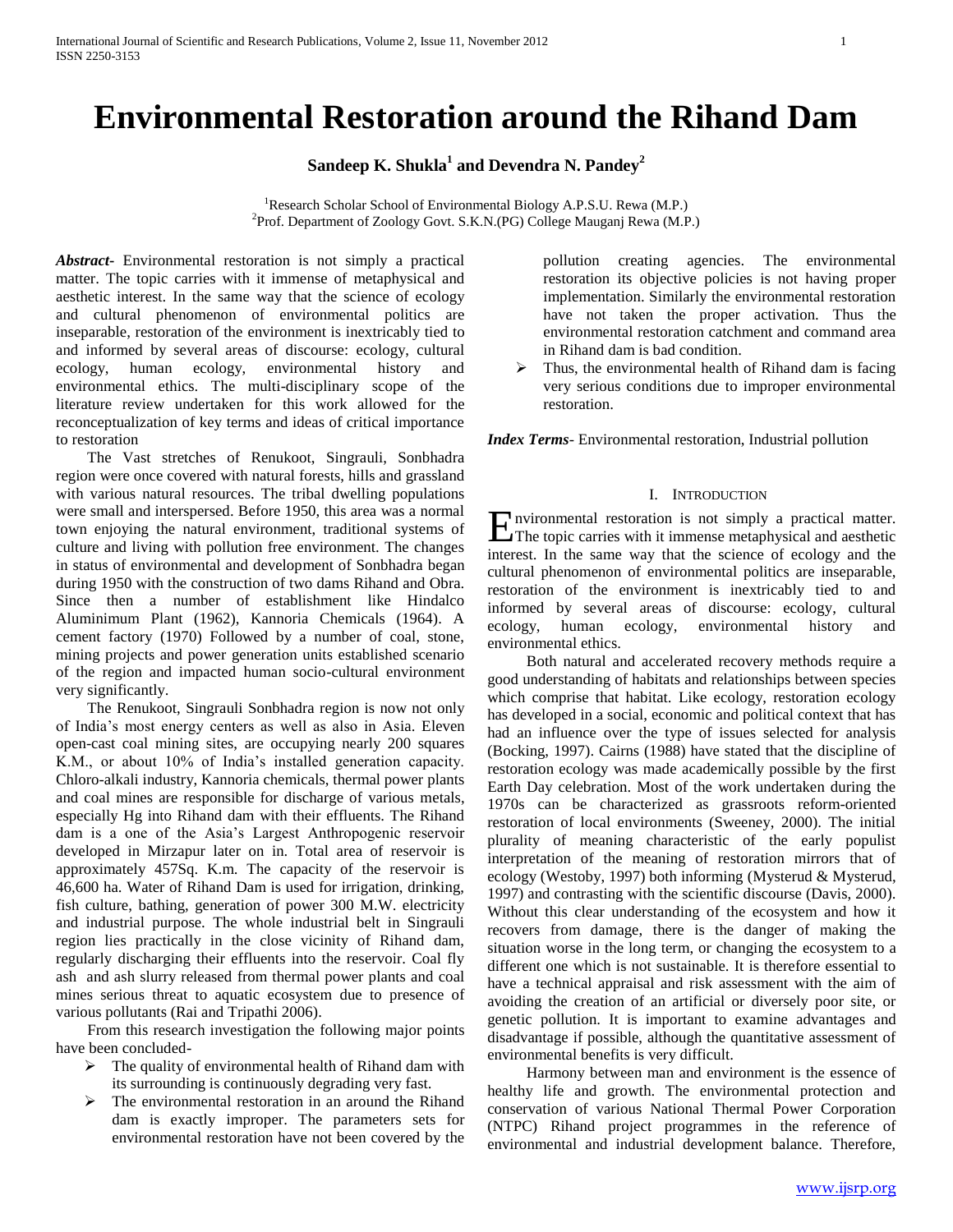maintenance of ecological balance and pristine environment has been of utmost importance of the Union Ministry of Power (MOP). NTPC being the leading organization under the ministry in the areas of power generation has been taking measures discussed below for mitigation of environment pollution due to power generation.

 The present paper in categorized into two factors firstly environmental restoration secondly restoration ecology. Both are interlinked by policy & management activities and options. Environmental restoration is a social activity in which theory and practical works are involved. Figure no. 1.1 explains the environmental restoration: its objective and wildness and environmental restoration ecology: objectives and ecosystem function A and B show the policy and activity between environmental restoration and environmental restoration ecology.



**Fig.No1.1 Linking social and ecological paradigms through a continuum of restoration activities Examples A and B show a qualitative congruency between ecological and social paradigms of differing scales.**

# **1.1. Mitigation of impacts on the Rihand dam environment:-**

 The ecological society, Non-Governmental Organization (NGO), NTPC and pollution control board based in Sonbhadra district, attempted to restore the natural wealth of the dam affected region by starting ecological restoration projects. One each in the command and catchment area to the find out if the rejuvenation of natural process can revive the health of natural resources in the region, which would make the living more sustainable for the local communities. The Rihand project site of

' Restoration of forest ecosystem (Upper site) was on the hill slopes facing the reservoir in catchment area of the Rihand dam and the other project site of Restoration of forest ecosystem" (Lower site) was a piece of downstream land in the catchment area. Both the sites are on the land owned by the "Irrigation Department of Government of Uttar Pradesh (Ecological Society 2008).

The organization had kept the following objectives:-

 To restore a patch of highly degraded land in the catchment of Rihand dam of Sonbhadra to a predisturbed forest ecosystem.

- To restore wetland ecosystem on the barren land created by the dam construction activity and it's after effect immediately downstream of the dam.
- To integrate local community and NTPC interests in restoration efforts to the socieo-economics welfare with the strengthening of natural process.

#### II. MATERIAL AND METHODS

Location and extent of study area:-

The Rihand reservoir is located in between  $24^0$ N,  $83^0$ E and  $24^0$ 2'N,  $82^0$ 48'E, with a surface area having  $30 \times 15$  km. with the maximum depth of 25 m (Fig.No.1.2).

 The area of present study belongs to the district of Sonbhadra of Utter Pradesh state. Sonbhadra is the largest district having an area of 6788 Sq.Km. It lies in the extreme south-east of the U.P. state and north east of M.P., and is bounded by Mirzapur district to the northwest, Chandoli district to the north, Bihar state to the northeast, Jharkhand state to the east, Chhattisgarh state to the south and Madhya Pradesh state to the west. The district head quarter is in the town of Robertsganj.

 The studies on the ecology of environmental studies is very important because it is not a simple and practical matter.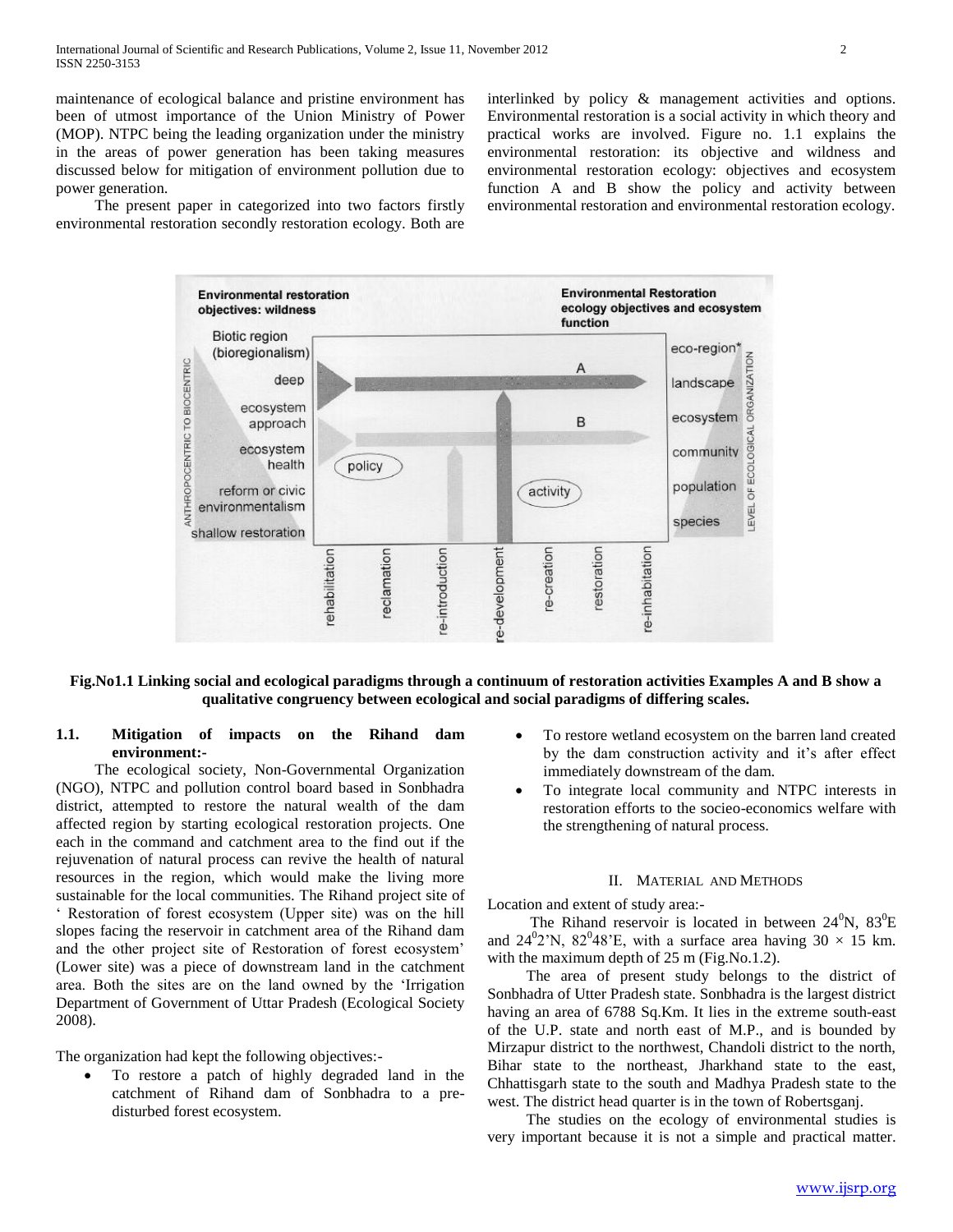Some of the pollution aviating agencies are responsible to pollute the natural habitat, fulfill the gaps created by them. The ecology and habitat culture are inseparable factor of environment.

 For the further study of environmental studies, various local and cited parameters have been adopted.



**Fig. No.1.2. Rihand Dam Map and Around the Industries**

#### III. RESULT AND DISCUSSION

 Existing work falls into one of two main categories: environmental restoration and restoration ecology, which are linked through management and policy options (See Figure 1.1). Environmental restoration is a social movement whose theory and practice equires the critical appraisal of socially organized knowledge-claims (Sweeney, 1999) such as the moral primacy of pristine wilderness (Cronon, 1995; Denevan, 1992; Bowden, 1992), crucial ideological tenets of conventional economic discourse such as sustainable development (Descola & Pálsson, 1996), misleading social metaphor such as ecological 'investment,' 'services,' and 'debt' (Hornborg, 1996; Grange, 1977), and daring conceptual bets such as universally applicable images of environment and society (Guha, 1997; Redclift, 1995), reinhabitation (Bernard & Young, 1997; Mills, 1995) and the utopian bioregional movement (Brennan, 1998).

 A very brief description of discussion is presented in the following paragraph-

## **1.0. Environment Management of Thermal Powers and Chemical Industries Located Around the Rihand Dam-:**

 The establishment of thermal power stations and chemical and cement factories has also resulted in large scale gaseous air pollution, particularly of  $SO<sub>2</sub>$  and HF pollution due to particulate

matter through fly ash and cement dust and that due to liquid effluents. Surface coal mining has caused extensive damage to the natural ecosystems with growing dumps of overburden. The latter needs to be stabilized.

#### **Coal spoil localities:-**

 The changes related to the revegetation of coal mine spoils of different ages (5, 10, 12, 16 and 20 year old spoil were examined. As the age of mine spoil increased coarse particles decreased and fine particles increase. Total nitrogen, mineral nitrogen, inorganic phosphorus and exchangeable potassium also increased with age. The plant community changed with age of mine spoils on different significantly between micro sites and between age of mine spoils and boot the root and shoot biomass increased with age. Microbial C, N and P also were significantly related to the age of mine spoils. Microbial biomass can be taken functional index of progress of succession at least during the early phase of soil redevelopment. Undulating and flat surface micro-sites were superior in terms of plant growth compared to surface micro-sites, on the 12 year-old flat surface micro-sites 24 plant species, out of 30 plant species seeded, showed satisfactory growth performance.

## **Agricultural impacts:-**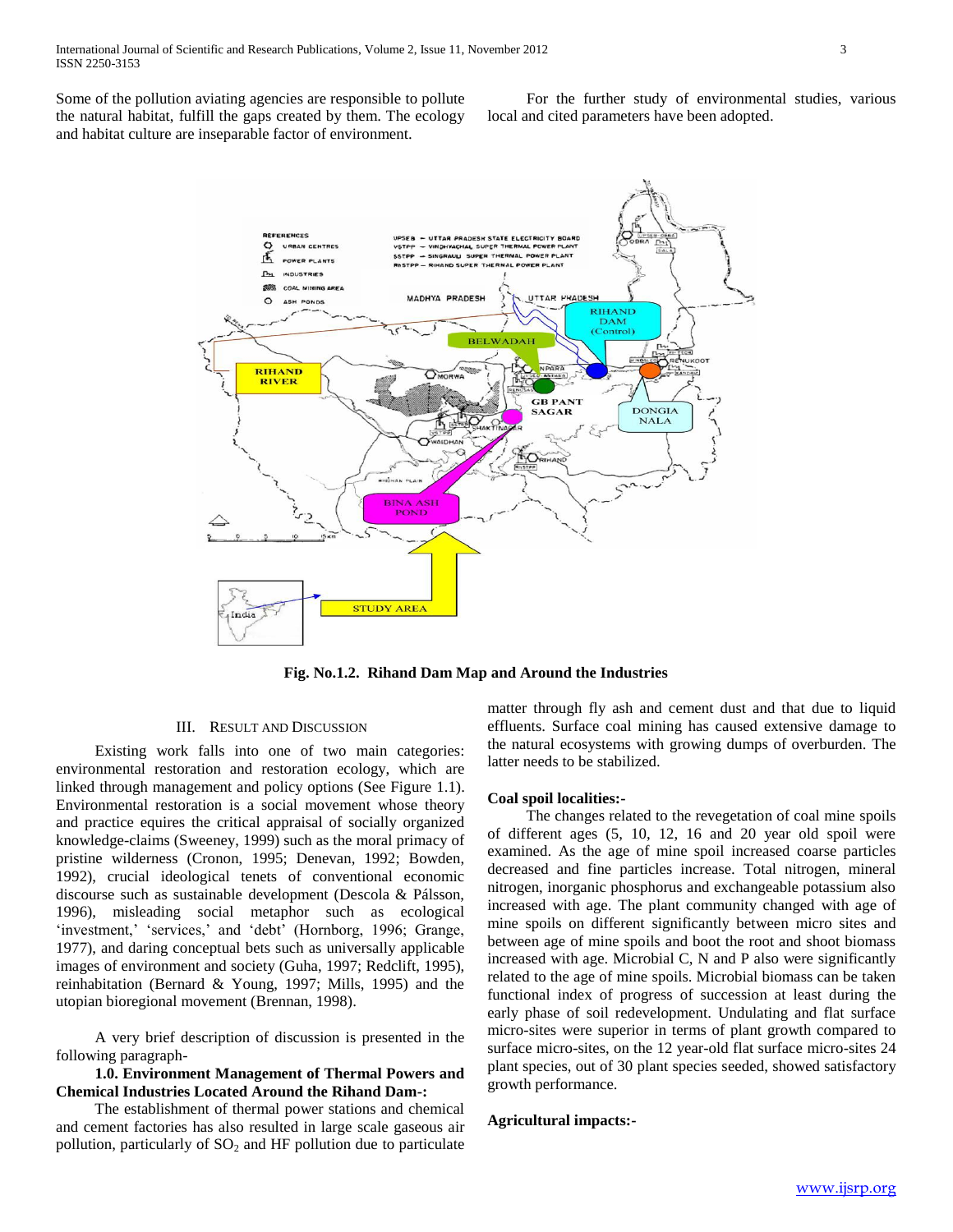Indirect impact of agriculture on natural ecosystems were examined by selecting five villages for case studies. Double cropping patter showed higher inputs in terms of human and bullock labour and seed quantity compared to single cropping. The output was also higher in double cropping than in single cropping. However, the output/input ratio was lower in double cropping than single cropping. The agricultural activity had profound effect on the surrounding natural ecosystems through fodder and fuel-weed extraction. The human population involved in activities other than agriculture needs about 416 MT of firewood per month.

#### **Industrial Effluents :-**

 Impact of industrial effluents on the habitat and community characteristics of the riparian vegetation, limnology and phytoplankton productivity of Rihand dam and Rihand River as affected by the effluents from a chemical factory and those from a thermal power house have been studies at sites representing an effluents- Free zone, effluent mixing zone and the downstream effluent diluted zone.

 Effluents from Kanorria chemical industries had quit high chloride concentration and low nutrient status and these influenced the water quality of downstream region of the reservoir. Organic carbon load was highest in sediment of the thermal power plant. Heavy mental like Cd, Cu, Fe, Ni, Pb and Cr concentration were below the threshold limit in the river water but these were relatively higher in sediment (Fe>1000ppm). Chemical parameter of water (Chloride, nitrate, phosphate and calcium) of the bottom sediment. Phytoplankton population and diversity indices were relatively higher in the pollution free zones and very low in the effluent affected zones. Chlorophyta had higher number of species whereas Bacillariophyta had higher density. Available community production of water bodies was quit low in the effluent affected regions.

 Industrial activities have affected the air quality, physicochemical characters of soil, plant structure and functions, particularly in the vicinity of emission sources. Air quality data revealed that  $SO_2$  and HF are the major gaseous pollutants in the area. These were maximum during winter and minimum in rainy season. The combined effects of pollutants may be additive; or less than additive, depending upon pollutant concentration and duration of exposure and plants exposed.

#### **Human Impacts:-**

 These are differences in attitudes among human related to the developmental activities. During the year 1955-56, data were collected from displaced persons ad their villages had been covered under the Rihand Dam (G.B.Pant Sagar) scheme, and other inhabitants of villages situated up to 30 K.M. from Renukoot. As compared to those living in remote villages, people living in villages close to Renukoot are more individualistic, having less faith in fate and the super natural. They lay more economic status, remain more anxious and tense, have more health problem and depend less on forest wood for their livelihood. Incidence of crime is more in people living close to Renukoot (town area. Displaced persons also remain more anxious and worried are more individualistic and are more aggressive, because of change in family structure and in order to

cope against other demands of life and the hostile environment the people restore to alcohol cannabis and drug abuse.

# **1.1. Environment Management; Restoration and use of forest around The Rihand Dam:-**

#### **A. Management, renovation and use of forest-**

- $\triangleright$  The existing Sal forest and the mixed forests with  $>40\%$ crown cover need strict protection measure in order to maintain these at current levels of biomass and productivity and to prevent further deterioration of site quality.
- Aggressive plantation forestry measures should be adopted to enhance the current stock of those mixed forests which now have only 30-40 percent crown cover. Traits of suitable species are deciduousness, good coppicing capability profuse rooting capability and well developed internal nutrient cycling mechanisms. Grazing in these areas should be discouraged to avoid the loss of fine soil particles and consequent soil textural changes.
- $\triangleright$  Further land use change should be prohibited to avoid the breakdown of the biological soil fertility fabric and to conserve the exiting forest cover.
- $\triangleright$  In all major, forest community types 'preservation' plots should be established and used to monitor forest growth under prevailing environmental conditions on a long term basis.
- $\triangleright$  There is a potential for fuel wood production in the mixed deciduous forest region. Intensive forestry for fuel wood production should be under taken in selected forest compartments from where an appropriate harvesting and distribution system can operate to meet the needs of local inhabitants as well as those of the nearby habitations in the Gangetic plain.

## **B. Stabilizing agriculture:-**

- $\triangleright$  Since the villages based on agriculture (Yielding insufficient agronomic production) in this area are centre of massive energy consumption causing a tremendous pressure on natural ecosystem conservation of the latter can be achieved by: 1). Finding alternative and complementary means of livelihood; 2).reducing livestock numbers, and by promoting high milk yielder; 3) developing village pastures (3.7 ha per ha of cultivation) and woodlots (0.97 ha per ha of cultivation); 4) encouraging plantations of species such as *hardwickia binata*, *Ziziphus spp*, *Anilanthus excelsa*, *cordial dichotoma* and *leucaena glauca*, etc., in noncultivated land of villages; and 5) introducing and promoting improved dry land farming techniques such as
	- a) Introduction of crops capable of maturing in a period of 90-100 days.
	- b) Adequate use of fertilizers.
	- c) Planned rain water management, including storage of surface runoff, and
	- d) Practices of intercropping with crops of larger duration with slow growth rate in the early part of their life cycle.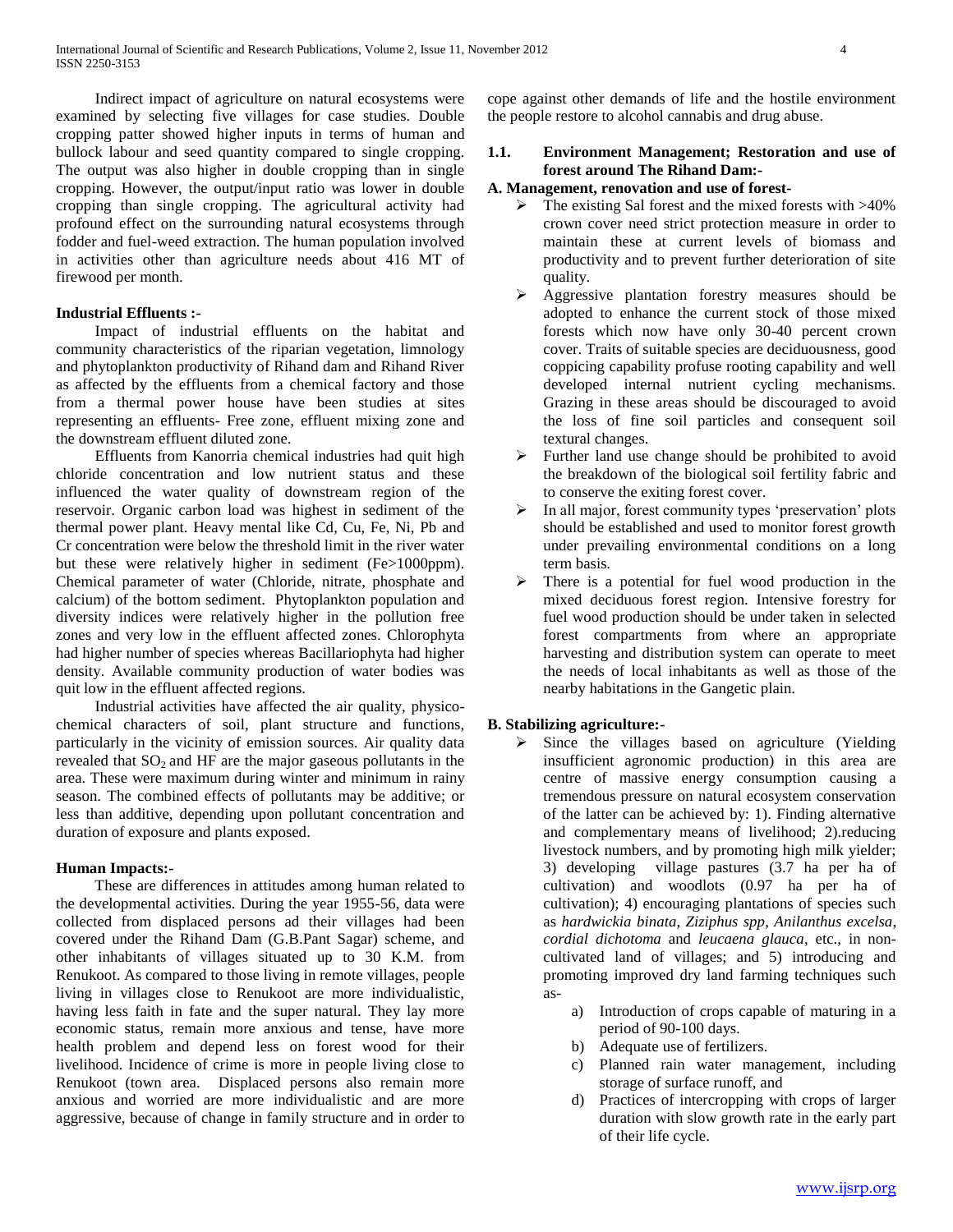$\triangleright$  There is a need to develop agricultural practices where the loss of soil C, N< and P and decrease in microbial C,N, and P due to cultivation can be avoided. Long term experiments are needed on till/minimum-till practices and on crop residue management.

# **C. Revegetation of mine-spoil sites:-**

- Characteristics of micro sites should be take into consideration in revegetation attempts. Undulating surface and flat surface and flat surface micro-sites are superior in plant growth compared to slope and coal patch microsites.
- $\triangleright$  Advantage should be taken of the facts that
	- a) The mine spoils are a nutritionally sub-optimal medium but non-toxic to plant growth.
	- b) Application of N-P-K fertilizer in conjunction with water management practices and protection from grazing accelerate plant succession on these spoils.
- Direct seeding (seed dibbling) is a suitable method for quick revegetation of these mine spoils. Mixtures of grasses, leguminous forbs and native trees should be seeded to speed up natural plant succession. Legumes have ameliorative effects on soil physico-chemical properties. Species such as *stylosanthes hamata* and *S. humilis* should be seeded on slopes to check soil erosion. The following species have been found suitable for direst seeding on mine spoils: *alabizia procera*, *A. lebbeck, A. auriculformis, Pongamia pinnata, subbania aegypticca, Dichrostachys cinerea, D. corten, Clitoria ternatea, Desmanthus virgatus, Desmodium tortosum, Microptelium atroperpureum, stylosanthes hamata, Bothriochloa intermedia, B. pertusa, Cenchrus setigerous, Chrysopogen fulvus, Dendrocalamus strictus, Cajanus cajan, Phaseolus aureus, P. mungo, Pennisetum typhoides.*
- $\triangleright$  Progress of biological reclamation should be monitored by determining periodically the microbial biomass C, N and P.

## **D. Industrial effluent and revegetation of banks:-**

- Direst discharge of liquid effluents from industries and the power houses into the Riahnd dam and Rihand Rivers should be prevented. The chloride content in the Kanoria chemical effluent and iron content in silt at Obra thermal power plant are very high. *Polygonum amphibium* which selectively absorbs and retains a high quantity of iron, can be grown on blanks.
- Effluents- affected water and channel margins have poor primary production. Banks of streams, the G.B. Pant Sagar and Rihand River need revegetation with locally adapted plants. *Lantana camara* and *Lenotis sp*. Are good conservers of soil water and nutrients and well adapted to prevailing environmental pollution and biotic stresses.

# **E. Air pollution monitoring and abatement:-**

Electrostatic precipitators and wet scrubbers should be used to minimize the stack emission of particulate and

gaseous pollutants in the area, and control equipment already installed must be made to perform at maximum efficiency to reduce the emission at source.

- $\triangleright$  Peak concentrations of pollutants are important in causing severe foliar injury and should be given more importance than ambient average concentrations.
- Measurement of shifts in growth rates and patterns of biomass allocation are more important for response evaluation than the determination of final biomass accumulation.
- Parameters such as reduction in chlorophyll and dry matter accumulation, and increase in peroxidase activity, can be used as indicators parameters to assess pollution impact.
- $\triangleright$  Sensitive crops may be used as bio-indicators of air pollution status.
- $\triangleright$  A massive tree plantation programme should be under taken to alleviate the effects of particulate and gaseous pollutants in the area specially in the vivinity of emission source.
- Plant species such as *peltophorum ferrugineum, Acacia nilotica, Eucalyptus hybrid, Dalbergia sissoo, Pithocolobium dulce*, *Phyllanthus distichus, Tamarindus indica* and *Eugenia operculata* should be planted around the factories. Along road side *Nerium odorum, Tabernaemontana coronaria, Hibiscus rosasinensis* and *Callistemon lanceolatus* should be planted.
- *Cicer arietinum, Brassica campestris, Sorghum vulare* and *Cjanus cajan* which are tolerant to industrial pollutants should preferably be grown in place of sensitive crops such as *Pisum sativum, Phaseolus mungo, Triticum aestivum* and *Oryza sativa.*
- Field grazing by domestic animals should be avoided within 3 K.m. from aluminium factory especially during the winter in order to protect the animals from massive fluoride ingestion.
- $\triangleright$  Continuous air monitoring stations should be installed in this rapidly growing industrial region to correlate to ambient air quality with the changes in vegetation pattern due to industrialization.

# **F. Environment and Human Health:-**

- $\triangleright$  Educative and acculturative programmes need to be made available to the inhabitants of this region on a larger scale.
- Adequate recreational facilities also need to be provided.
- Prime importance should be given to efficient medical care and health-monitoring services, not only inside the industrial establishments, but also for the inhabitants of the larger surrounding area.
- $\triangleright$  Environmental monitoring of the area should be carried out regularly and frequently to determine whether the dust and gases being released into the atmosphere are within the limits of permissible concentrations. Frequency and duration of the extremely high ambient concentrations and their effects on human health need to be assessed.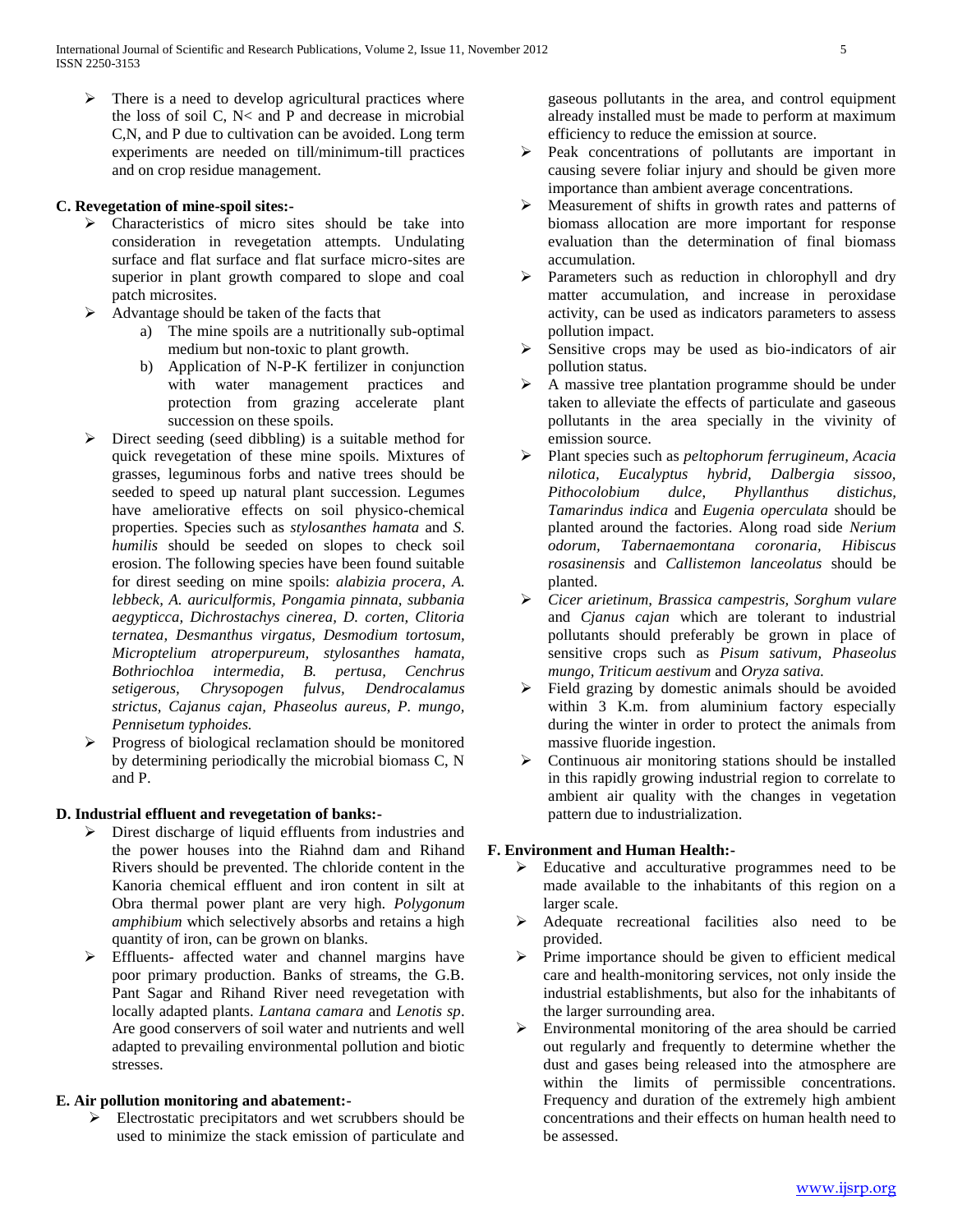#### IV. SUMMARY AND CONCLUSION

 To be successful restoration projects demand a comprehensive approach, viz. remedial action planning (LaViolette, 1993; Meine, 1992). There is a need for "multispectral restoration" (Sweeney, 2001) because effective measures of restoration are incomplete without social and economic components. Such an approach has the advantage of moving beyond both inadequate ecosystem understanding within the public sphere, i.e., air and water as public goods, and the adversarialism encountered in resolving common property resource issues. By restructuring the "ownership" of restoration projects support is more likely to develop to ensure initiation, long-term maintenance and monitoring.

 Environmental restoration and restoration ecology while employing different means do have shared ends. Restoration, continues to be a "bridge" between the natural and the social sciences and will doubtless continue to benefit from other more established disciplines on both sides of the "two cultures divide" (Snow, 1959; Worster, 1996). Instead of firmly dividing nature and culture, restoration goals, forwarded by the inclusion in the project of all stakeholders, are capable of drawing insight from a variety of sources and proposing common ground for the common concern of environmental security

 Due to the rapid development of civilization and industrialization various type of artificial resources and ecosystem have made, amongst them one is the anthropogenic reservoirs, which are constructed to fulfill the need of hydroelectricity, irrigation, power generation, pissiculture etc. These anthropogenic dams are responsible to convert to lotic water system into lentic water ecosystem. Thus, due to this (ecosystem) conservation various types of morphological water characteristically and eco-development or eco-devastation conditions take place.

 From this research investigation the following major points have been concluded-

- $\triangleright$  The quality of environmental health of Rihand dam with its surrounding is continuously degrading very fast.
- The environmental restoration in an around the Rihand dam is exactly improper. The parameters sets for environmental restoration have not been covered by the pollution creating agencies. The environmental restoration its objective policies is not having proper implementation. Similarly the environmental restorations have not taken the proper activation. Thus the environmental restoration catchment and command area in Rihand dam is bad condition.
- Thus, the environmental health of Rihand dam is facing very serious conditions due to improper environmental restoration.

#### ACKNOWLEDGMENT

 Authors are thankful to Prof. & Head Dr. U. K. Chuhan School of Environmental Biology A.P.S. University Rewa (M.P.) India, for their valuable suggestion in improving the manuscript.

#### **REFERENCES**

- [1] BERNARD, T. and YOUNG, J. (1997): The ecology of hope. New Society Publishers, Gabriola Island, British Columbia.
- [2] BOCKING, S. (1997): Ecologists and environmental politics: a history of contemporary ecology. Yale University Press, New Haven, Connecticut.
- [3] BOWDEN, M. (1992): The invention of American tradition. Journal of Historical Geography 18:3–26.
- [4] BRENNAN, A. (1998): Bioregionalism a misplaced project? Worldviews: Environment, Culture, Religion 2, 3:215–237.
- [5] CAIRNS, J., Jr. (1988): Restoration ecology: the new frontier. Pages 1–12 in S. R. Whitely, editor. Rehabilitating damaged ecosystems. CRC Press, Boca Raton, Florida.
- [6] CRONON, W. (1995): The trouble with wilderness or, getting back to the wrong nature. Environmental History 1:1–27.
- [7] DAVIS, M. (2000): Restoration: a misnomer? Science 287:1203.
- [8] DENEVAN, W. (1992): The pristine myth: the landscape of the Americas in 1492. Annals of the Association of American Geographers 82:369–385.
- [9] DESCOLA, P. and PÁLSSON, G. editors. (1996): Nature and society: anthropological perspectives. Routledge, London.
- [10] GRANGE, J. (1977): On the way toward functional ecology. Soundings 60:135– 49.
- [11] GUHA, R. (1997): The authoritarian biologist and the arrogance of antihumanism: wildlife conservation in the third world. The Ecologist 27,1:14– 20.
- [12] HORNBORG, A. (1996): Ecology as semiotics: outlines of a contextualist paradigm for human ecology. pages 45–62 in P. Descola and G. Pálsson, editors. Nature and society: anthropological perspectives. Routledge, London.
- [13] LaViOLETTE, N. (1993): A comparison of Great Lakes remedial action plans and St. Lawrence River restoration plans. Journal of Great Lakes Research 19, 2:389–399.
- [14] MEINE, C. (1992): Conservation biology and sustainable societies: an historical perspective. Pages 37–65 in M. Oeschlaeger, editor. After earth day: continuing the conservation effort. University of North Texas Press, Denton, Texas.
- [15] MILLS, S. (1995): In service of the wild. Beacon Press, Boston.
- [16] MYSTERUD, I. and MYSTERUD, I. (1997): What does and should "ecology" mean? Trends in Ecology and Evolution 12,10:403.
- [17] RAI. P.K. TRIPATHI, B.D. (2006)- Impact of thermal power effluent of aquatic environment. National Journal of Radiation Research, 3(4), 190- 192.
- [18] SNOW, C. P. (1959): The two cultures and the scientific revolution. Cambridge University Press, New York.
- [19] SWEENEY, S. (1999): Restoration ecology: still riding on the myth of the pristine. Geografie (Brno, Czech Republic) 145, 22:308–324.
- [20] SWEENEY, S. (2000): Restoration of the environment: social movement, adaptive culture, emerging science. University of Olomouc Press, Olomouc, Czech Republic.
- [21] SWEENEY, S. (2001): Water-related issues in the Czech Republic: the context of environmental restoration. Ekológie (Bratislava), 19, 4, 435–448.
- [22] The Ecological Society. (2008). Retrieved 11 Apr 2008, 2008, from http://www.ecologicalsociety.org/.
- [23] WORSTER, D. (1996): The two cultures revisited: environmental history and the environmental sciences. Environment and History 2:3–14.

#### AUTHORS

**First Author** – Sandeep K. Shukla, 1.Research Scholar School of Environmental Biology A.P.S.U. Rewa (M.P.), Email-idsandeepshukla910@gmail.com

**Second Author** – Devendra N. Pandey, 2. Prof. Department of Zoology Govt. S.K.N.(PG) College Mauganj Rewa (M.P.), Email: dr.devendranpandey@ymail.com